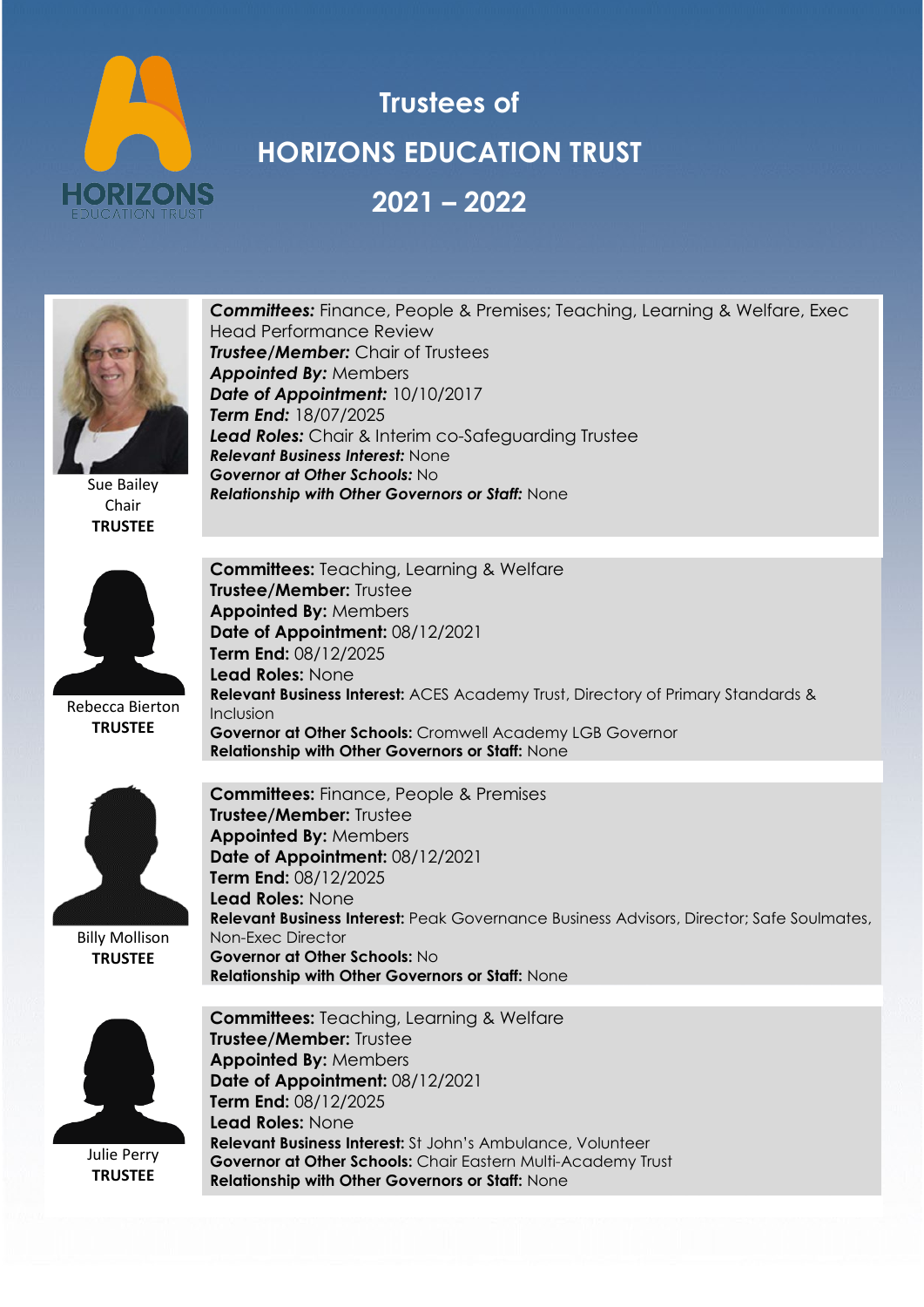

**TRUSTEE**

*Committees:* Finance, People & Premises, Exec Head Performance Review *Trustee/Member:* Trustee *Appointed By:* Members *Date of Appointment:* 13/06/2018 *Term End:* 13/06/2022 *Lead Roles:* None *Relevant Business Interest:* Director, People Partnering & Organisation Design Zego *Governor at Other Schools:* No *Relationship with Other Governors or Staff:* None



Kim Taylor Executive Head **TRUSTEE**



Rebecca Ward **TRUSTEE**



Michael Westcott Rudd **TRUSTEE**



Mark Williams **TRUSTEE**

*Committees:* Finance, People & Premises; Teaching, Learning & Welfare *Trustee/Member:* Trustee & Exec Head Teacher *Appointed By:* Members *Date of Appointment:* 01/01/2016 *Term End:* 01/01/2024 **Lead Roles:** Executive Head Teacher & Interim co-Safeguarding Trustee *Relevant Business Interest:* Member of Staff; Chair for Branching Out (Social Firm for Adults with Learning Difficulties) *Governor at Other Schools:* Academy Council member/SEND Champion, Ely College *Relationship with Other Governors or Staff:* None

**Committees:** Finance, People & Premises **Trustee/Member:** Trustee **Appointed By:** Members **Date of Appointment:** 11/02/2020 **Term End:** 11/02/2024 **Lead Roles:** None **Relevant Business Interest:** None **Governor at Other Schools:** No **Relationship with Other Governors or Staff:** None

*Committees:* Finance, People & Premises, Teaching, Learning & Welfare; Exec Head Performance Review *Trustee/Member:* Trustee *Appointed By:* Members *Date of Appointment:* 05/05/2020 *Term End:* 05/05/2024 *Lead Roles:* None *Relevant Business Interest:* None *Governor at Other Schools:* No *Relationship with Other Governors or Staff:* None

*Committees:* Finance, People & Premises *Trustee/Member:* Trustee *Appointed By:* Members *Date of Appointment:* 23/03/2021 *Term End:* 23/03/2025 *Lead Roles:* Vice Chair of Trustees; Chair of Finance People and Premises *Relevant Business Interest:* None *Governor at Other Schools:* No *Relationship with Other Governors or Staff:* None